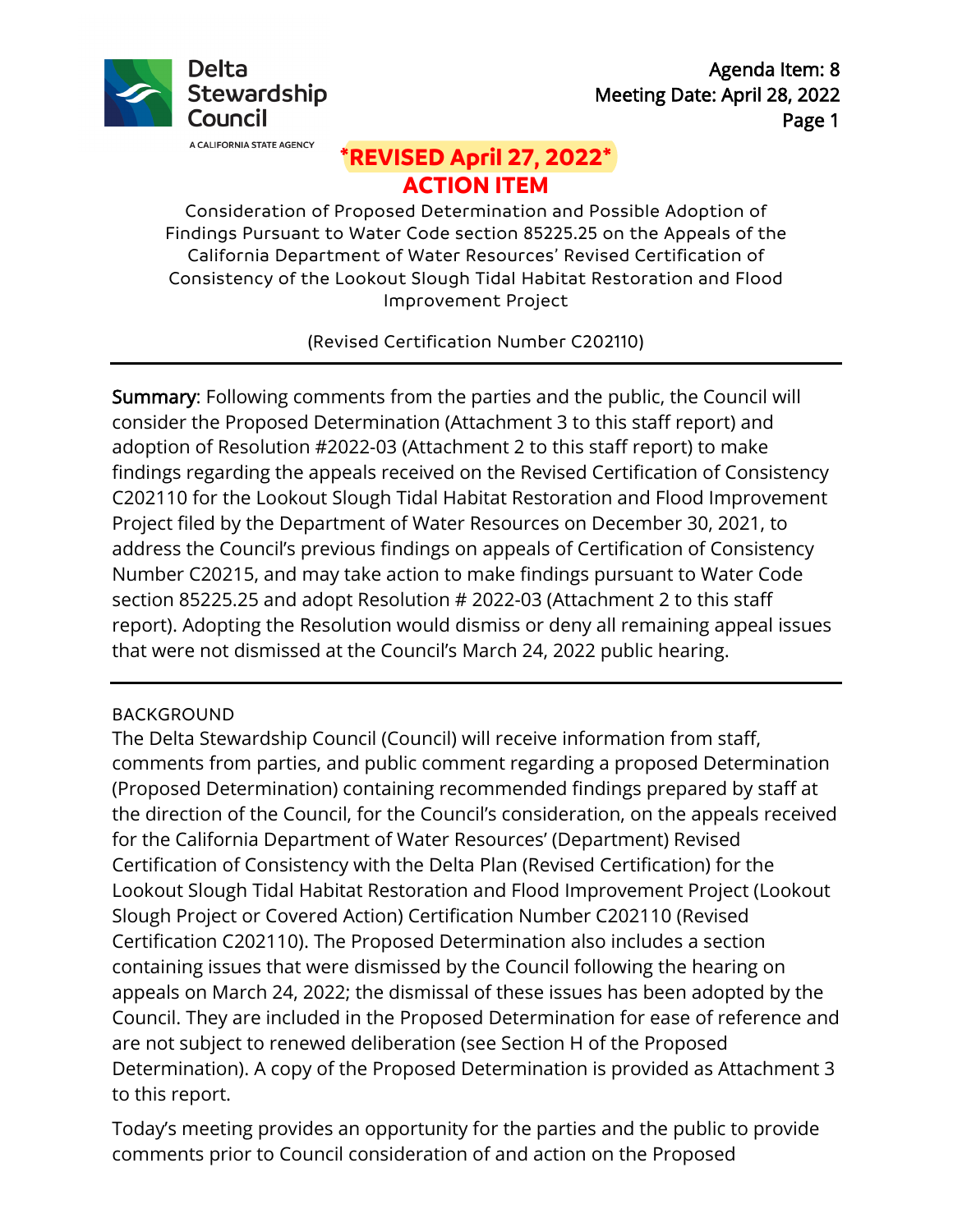Determination. At the meeting, Council staff will briefly summarize the Revised Certification and appeals process for the Lookout Slough Project and review the findings described above. Following the staff presentation, each Appellant, the Department, and the public will have an opportunity to provide comments. Staff will be available to answer Council questions about the proposed findings and discuss any potential modifications to the Determination prior to Council action.

 the parties and the public on the Staff Draft Determination. A redlined version of A Staff Draft Determination was published for comments on April 14, 2022. The Proposed Determination includes revisions based upon comments received from the Proposed Determination showing changes made from the Staff Draft Determination that was issued for public comment is provided as Attachment 4 to this staff report. (Attachment 4.)

 remanding the matter to the state or local public agency for reconsideration of the Delta Reform Act section [85225.25](https://85225.25) requires that "[a]fter a hearing on an appealed action, the council shall make specific written findings either denying the appeal or covered action based on the finding that the certification of consistency is not supported by substantial evidence in the record before the state or local public agency that filed the certification." (Cal. Wat. Code § [85225.25](https://85225.25).)

 approve Resolution # 2022-03 to adopt the Proposed Determination and the recommended for dismissal and denies the appeals on the issues recommended Staff recommends that, pursuant to Water Code section [85225.25](https://85225.25), the Council findings contained therein, which dismisses the appeals on the issues for denial.

The Council may make the findings required by Section [85225.25](https://85225.25) by taking action to approve Resolution #2022-03 and the Proposed Determination as presented or as modified by the Council, or by not adopting the Proposed Determination and making separate findings. This report provides an overview of the Council's covered action authority and the certification and appeals process. It then discusses the Covered Action and the process and analysis completed by Council staff that led to the staff recommendations in the Proposed Determination.

 Plan. (Wat. Code § 85204.) As part of this charge, the Council has appellate authority DELTA REFORM ACT, DELTA PLAN AND COVERED ACTION AUTHORITY The Delta Reform Act of 2009 charges the Council with implementing the Delta to ensure that certain agency actions ("covered actions") in the Sacramento-San Joaquin River Delta and Suisun Marsh (Delta) are consistent with the Delta Plan. (Wat. Code § [85225.10](https://85225.10)) An agency undertaking a covered action in the Delta

Delta Stewardship Council 715 P Street, Street 15-300, Sacramento, CA 95814 (916) 445-5511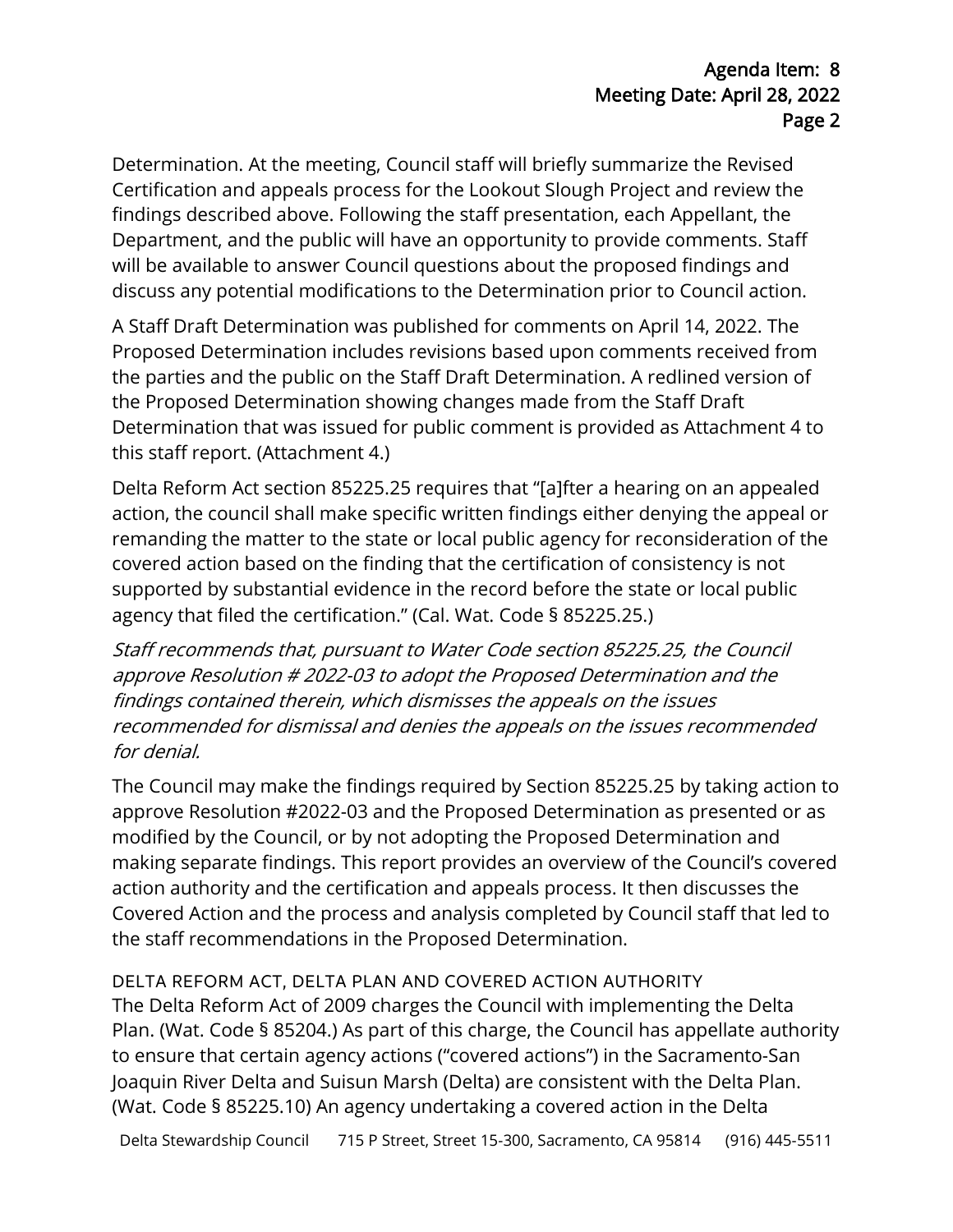(defined in Water Code section 85057.5) must submit to the Council a written certification of consistency with detailed findings as to whether the covered action is consistent with the Delta Plan. (Wat. Code § 85225.)

 Council. (Wat. Code §§ 85225.10 and 85225.15) Any person who claims that a proposed covered action is inconsistent with the Delta Plan and, as a result of that inconsistency, the action will have a significant adverse impact on the achievement of one or both of the coequal goals<sup>1</sup> or implementation of government-sponsored flood control programs to reduce risks to people and property in the Delta, may appeal the certification of consistency no later than 30 days after the submission of a certification of consistency to the

## REVISED CERTIFICATION C202110 AND APPEALS

was submitted and posted a copy of the notice on its webpage. The Delta Reform Act establishes a process for State and local public agencies to follow when determining whether a project is a covered action, as well as a process for submitting a certification of consistency with detailed findings to the Council. On December 20, 2021, the Department posted a draft copy of the Revised Certification on its website for a 10-day public review period. On December 30, 2021, the Department submitted Revised Certification C202110 for Lookout Slough Project.<sup>2</sup> The Council notified interested parties on its listserv that the Certification

 complete on February 10, 2022. (Appeals Procedures § 4(b).) The Council received two appeals that were deemed filed on January 31, 2022. The Department submitted its record for these proceedings, and certified the record as

 within 60 days of the date of filing, and to make a decision on the appeals within 60 conducted a noticed public hearing on the appeals during its regular meeting on Water Code section 85225.20 requires the Council to conduct a hearing on appeals days of the hearing. The Council issued a Notice of Public Hearing on February 17, 2022, containing questions to the Department and Appellants. The Council then March 24, 2022.

Delta Stewardship Council 715 P Street, Street 15-300, Sacramento, CA 95814 (916) 445-5511

 $^1$  Coequal goals' means the two goals of providing a more reliable water supply for California and protecting, restoring, and enhancing the Delta ecosystem. The coequal goals shall be achieved in a manner that protects and enhances the unique cultural, recreational, natural resource, and agricultural values of the Delta as an evolving place. (Water Code § 85054.) 2 Revised Certification C202110 is available at

https://coveredactions.deltacouncil.ca.gov/profile\_summary.aspx?c=4c044a3a-d011-449e-a79e-502c8a191ce0.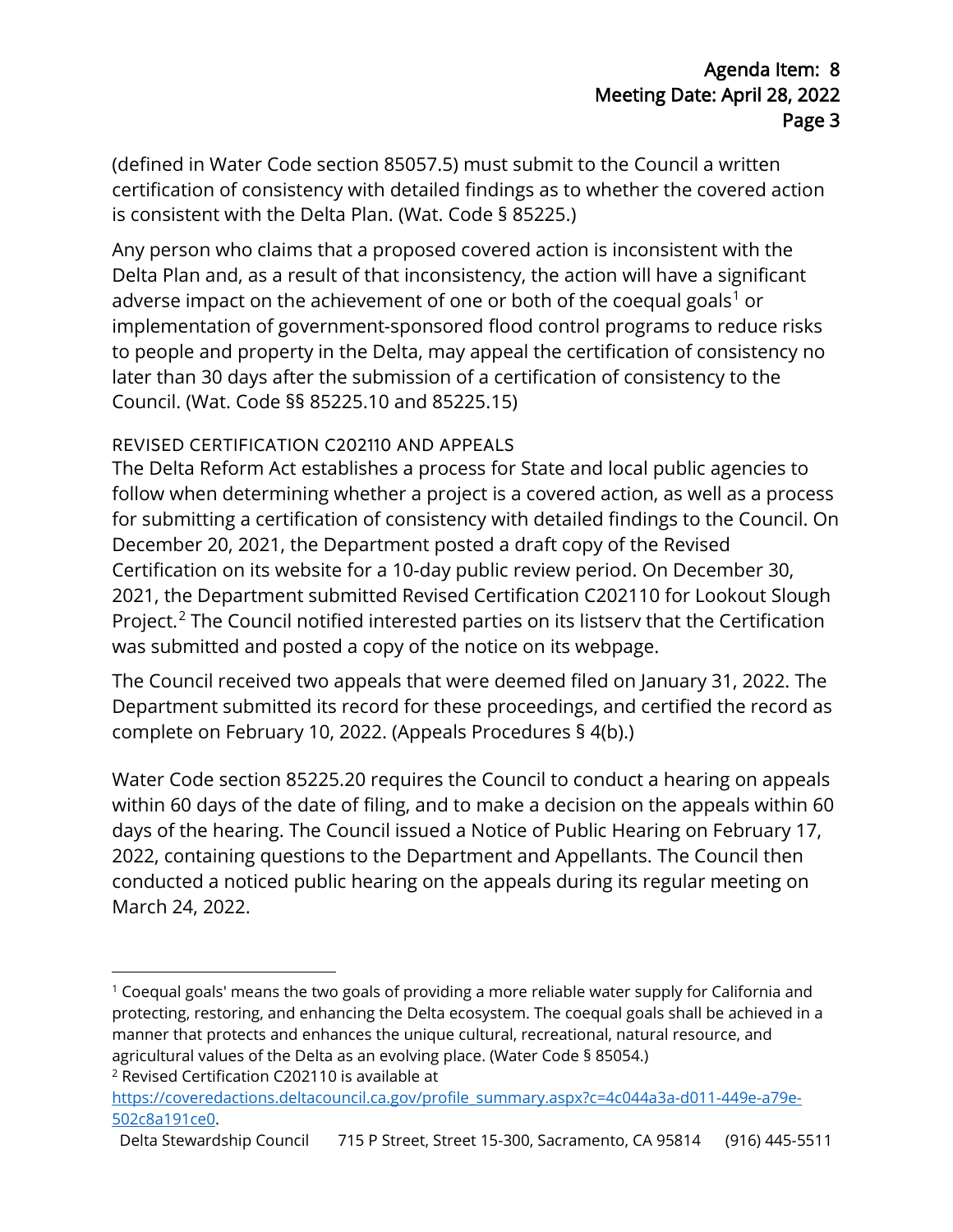At the March 24, 2022 hearing, the Department and Appellants made presentations to the Council, and members of the public provided written and oral statements regarding the Revised Certification and appeals and responded to questions from Councilmembers and Council staff. Written responses received prior to the hearing and oral statements at the hearing were considered and incorporated as applicable in the Staff Draft Determination released on April 14, 2022 for comments from the parties and the public. Input received on the Staff Draft Determination in written comments from the parties and the public has been incorporated as applicable in the Proposed Determination (Attachment 3) presented for Council consideration and action at today's meeting. Attachment 4 to this staff report is a redlined version of the Proposed Determination that shows changes from the Staff Draft Determination released on April 14, 2022. (Attachment 4.)

### PROJECT PURPOSE AND DESCRIPTION

According to Revised Certification C202110, the Lookout Slough Project is a proposed multi-benefit covered action that would restore approximately 3,165 acres of tidal wetland habitat and create over 40,000 acre-feet of transitory flood storage in the Cache Slough Complex within Solano County adjacent to the Yolo Bypass (Attachment 1, Proposed Project Conditions, Revised Certification C202110 Attachment 4, p. 14).)

 Revised Certification C202110 states that the tidal wetland habitat restoration is intended to provide rearing habitat for Delta Smelt and salmonids, provide potential spawning habitat for Delta Smelt, create habitat conditions for other aquatic and terrestrial wetland-dependent species, and increase food availability for Delta Smelt and other "Target Protected Fish Species" (Revised Certification C202110, p. 2). In addition, the Certification states that the covered action is intended to increase flood storage and conveyance, increase the resilience of levees, and reduce flood risk in a manner "consistent with the Central Valley Flood Protection Plan, which calls for multi-benefit projects that expand the Yolo Bypass while incorporating ecosystem-enhancing features" (Revised Certification C202110, p. 2).

Delta Stewardship Council 715 P Street, Street 15-300, Sacramento, CA 95814 (916) 445 -5511 According to Revised Certification C202110, the covered action is necessary to partially fulfill tidal habitat restoration requirements under the 2008 U.S. Fish and Wildlife Service (USFWS) Delta Smelt Biological Opinion on the Coordinated Operations of the federal Central Valley Project and the State Water Project (2008 USFWS BiOp), the 2009 National Marine Fisheries Service (NMFS) Biological Opinion and Conference Opinion on the Long-Term Operation of the Central Valley Project and the State Water Project (2009 NMFS BiOp), and Condition 9.1.1 of the Incidental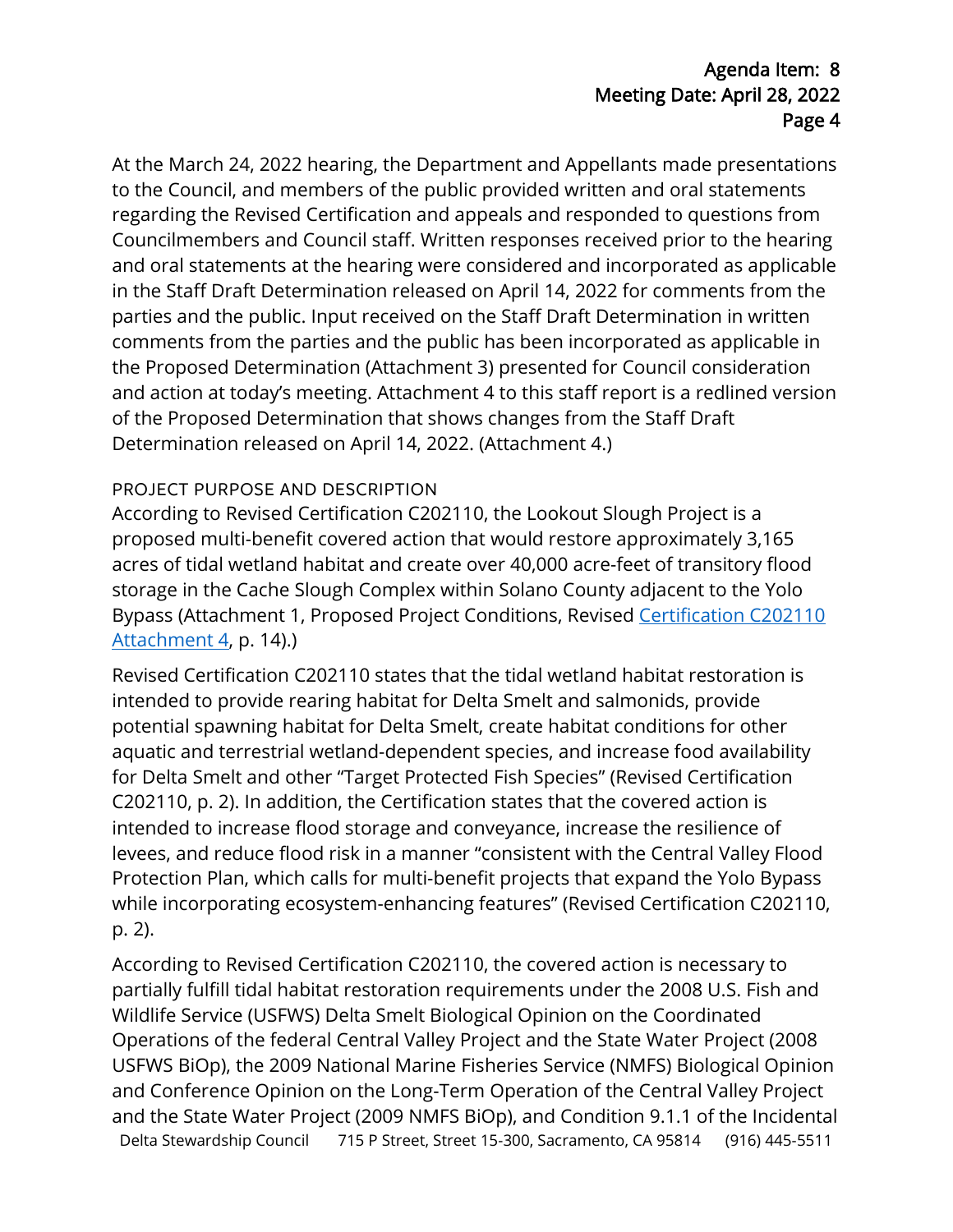Take Permit for Long-Term Operation of the State Water Project in the Sacramento-San Joaquin Delta (2020 LTO ITP) (Certification, p. 2).

The covered action site is located on three properties: the Bowlsbey Property, the Liberty Farms Property, and the Vogel Property (Attachment 1, Figure 1, Proposed Project Site Aerial with Property Boundaries) (Certification, p. 3). These properties are currently used for irrigated pasture, recreation, and seasonal grazing respectively.

 Duck Slough Setback Levee would become part of the SPFC and the Yolo Bypass West Levee System (Certification, p. 3). According to Revised Certification C202110, the covered action would include a variety of levee modifications at the edges of the site and grading of the topography on the landside of the levees (Attachment 1, Figure 3 Proposed Project Conditions). The Shag Slough Levee would be breached to allow for tidal inundation of the site, to create the conditions necessary for tidal wetland restoration (Certification, p. 2). The Shag Slough levee is currently part of the State Plan of Flood Control (SPFC) and the Yolo Bypass West levee system (Certification, p. 3). Under the covered action, the Shag Slough levee would be lowered at two locations to allow for tidal inundation and for floodwaters from the Yolo Bypass to be conveyed and stored on the site (Certification, p. 2). A new setback levee would be constructed at the western edge of the covered action site, along Duck Slough (Certification, p. 2). The

 flood events that inundate the site from raising water surface elevations in Cache According to Revised Certification C202110, the covered action would modify the levee on the northeast bank of Cache Slough and Haas Slough to prevent bypass Slough (Certification, p. 3). The post-project condition is referred to as the Cache/Hass Slough Training Levee. The Vogel levee would be breached to allow for tidal inundation on the Vogel Property (Certification, p. 2).

The Department anticipates completing the covered action by April 2025. The total estimated cost is \$120,000,000 (Certification, p. 3).

 In Revised Certification C202110, the Department states that the Lookout Slough Project "has not changed in design, nor has any element of the Project changed or been updated" (Certification 202110 Attachment 1, p. 1).

## CERTIFICATION OF CONSISTENCY

The Department submitted the Revised Certification to the Council via the Council's online system on December 30, 2021 (available here

Delta Stewardship Council 715 P Street, Street 15-300, Sacramento, CA 95814 (916) 445 -5511 https://coveredactions.deltacouncil.ca.gov/profile\_summary.aspx?c=4c044a3ad011-449e-a79e-502c8a191ce0 ). The Department's Revised Certification provides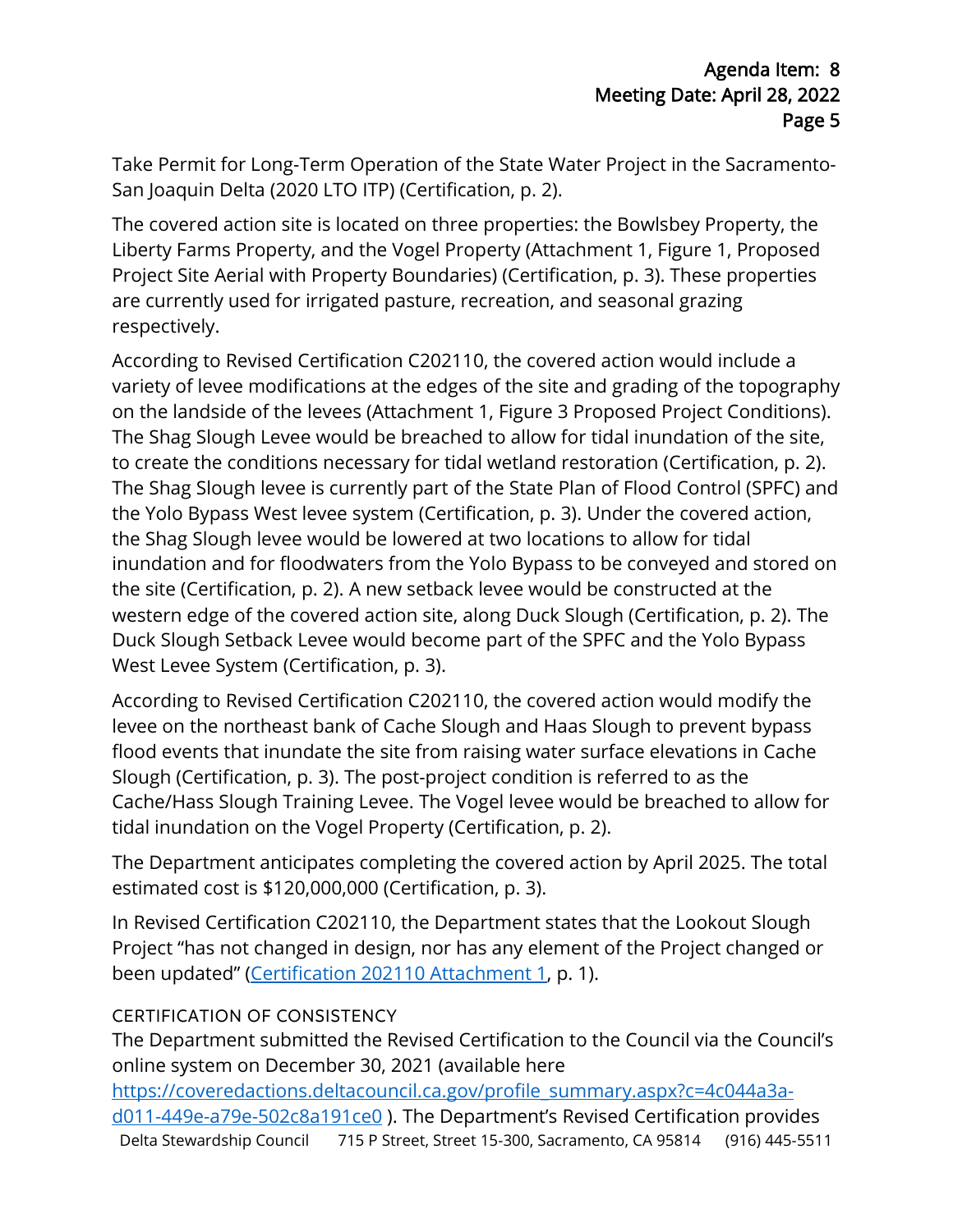Certification of Consistency Number C20215 as summarized in in Table 1 below. background information and addresses the Council's findings on appeals of The Revised Certification cites portions of the record that the Department offers as demonstrating substantial evidence in support of the Certification.

| TABLE 1: DEPARTMENT OF WATER RESOURCES' CONSISTENCY FINDINGS BY DELTA |  |  |
|-----------------------------------------------------------------------|--|--|
| PLAN REGULATORY POLICY                                                |  |  |

| Delta Plan Policy                                     | <b>Policy Title</b>                             | Department's<br><b>Finding</b> |  |
|-------------------------------------------------------|-------------------------------------------------|--------------------------------|--|
| G P1 (b)(1)                                           | Detailed Findings to Establish Consistency      | Not Applicable                 |  |
| (Cal. Code Regs., tit. 23, § 5002,<br>subdiv. (b)(1)) | with the Delta Plan (Coequal Goals)             |                                |  |
| G P1 (b)(2)                                           | Detailed Findings to Establish Consistency      | Not Applicable                 |  |
| (Cal. Code Regs., tit. 23, § 5002,<br>subdiv. (b)(2)) | with the Delta Plan (Mitigation Measures)       |                                |  |
| G P1 (b)(3)                                           | Detailed Findings to Establish Consistency      |                                |  |
| (Cal. Code Regs., tit. 23, § 5002,<br>subdiv. (b)(3)) | with the Delta Plan (Best Available<br>Science) | Consistent                     |  |
| G P1 (b)(4)                                           | Detailed Findings to Establish Consistency      |                                |  |
| (Cal. Code Regs., tit. 23, § 5002,                    | with the Delta Plan (Adaptive                   | Not Applicable                 |  |
| subdiv. (b)(4))                                       | Management)                                     |                                |  |
| WR <sub>P1</sub>                                      | Reduce Reliance on the Delta through            | Not Applicable                 |  |
| (Cal. Code Regs., tit. 23, § 5003)                    | Improved Regional Water Self-Reliance           |                                |  |
| WR P <sub>2</sub>                                     | Transparency in Water Contracting               | Not Applicable                 |  |
| (Cal. Code Regs., tit. 23, § 5004)                    |                                                 |                                |  |
| ER <sub>P1</sub>                                      | Delta Flow Objectives                           | Not Applicable                 |  |
| (Cal. Code Regs., tit. 23, § 5005)                    |                                                 |                                |  |
| ER <sub>P2</sub>                                      | Restore Habitats at Appropriate Elevations      | Not Applicable                 |  |
| (Cal. Code Regs., tit. 23, § 5006)                    |                                                 |                                |  |
| ER <sub>P3</sub>                                      | Protect Opportunities to Restore Habitat        | Not Applicable                 |  |
| (Cal. Code Regs., tit. 23, § 5007)                    |                                                 |                                |  |
| ER <sub>P4</sub>                                      | Expand Floodplains and Riparian Habitats        | Not Applicable                 |  |
| (Cal. Code Regs., tit. 23, § 5008)                    | in Levee Projects                               |                                |  |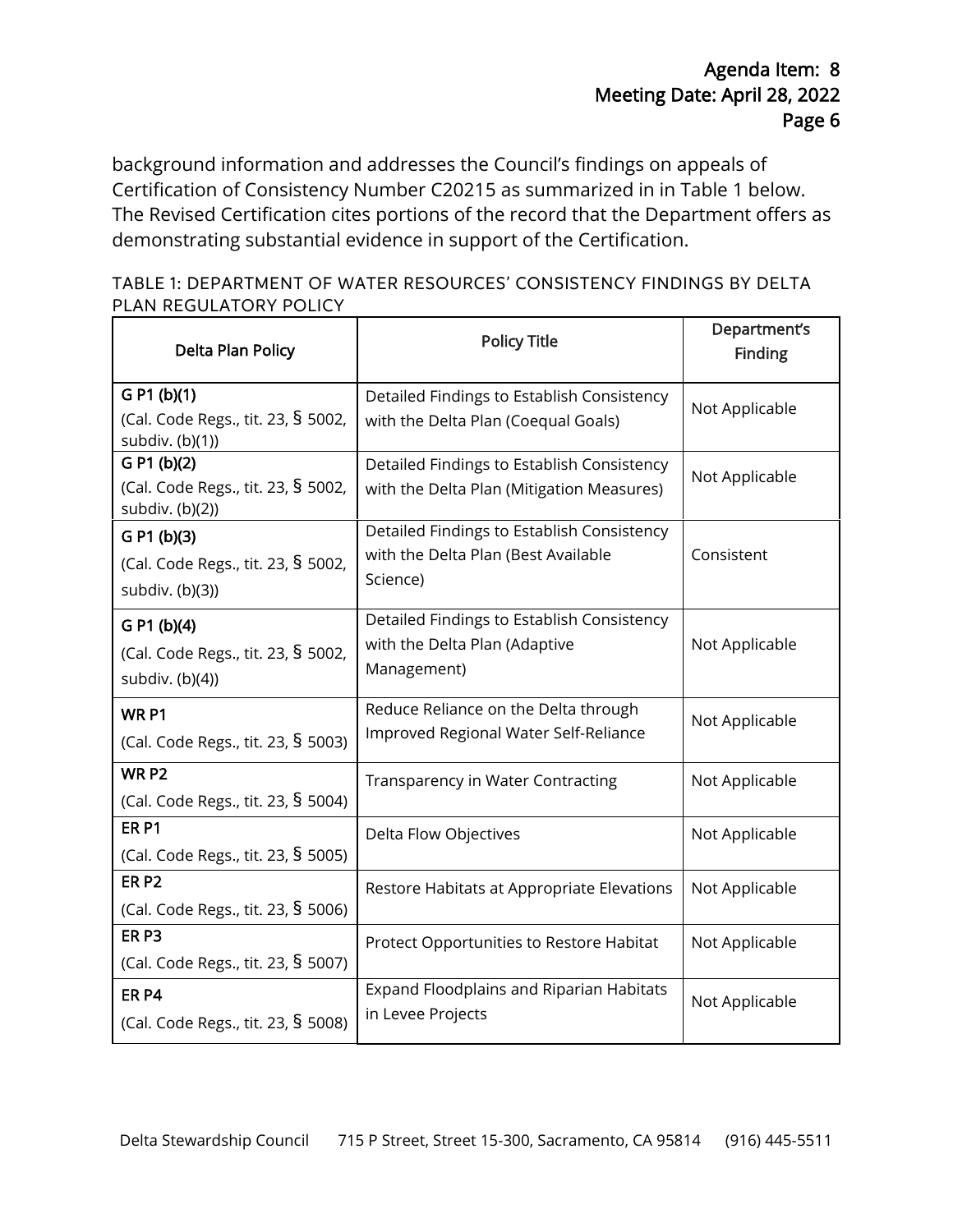| Delta Plan Policy                                      | <b>Policy Title</b>                                                                   | Department's<br><b>Finding</b> |
|--------------------------------------------------------|---------------------------------------------------------------------------------------|--------------------------------|
| ER <sub>P5</sub><br>(Cal. Code Regs., tit. 23, § 5009) | Avoid Introductions of and Habitat<br>Improvements for Invasive Nonnative<br>Species  | Not Applicable                 |
| DP <sub>P1</sub><br>(Cal. Code Regs., tit. 23, § 5010) | Locate New Urban Development Wisely                                                   | Not Applicable                 |
| DP <sub>P2</sub><br>(Cal. Code Regs., tit. 23, § 5011) | Respect Local Land Use When Siting Water<br>or Flood Facilities or Restoring Habitats | Consistent                     |
| <b>RRP1</b><br>(Cal. Code Regs., tit. 23, § 5012)      | Prioritization of State Investments in Delta<br>Levees and Risk Reduction             | Not Applicable                 |
| <b>RRP2</b><br>(Cal. Code Regs., tit. 23, § 5013)      | Require Flood Protection for Residential<br>Development in Rural Areas                | Not Applicable                 |
| RR <sub>P3</sub><br>(Cal. Code Regs., tit. 23, § 5014) | Protect Floodways                                                                     | Not Applicable                 |
| RR <sub>P4</sub><br>(Cal. Code Regs., tit. 23, § 5015) | Floodplain Protection                                                                 | Not Applicable                 |

# APPEALS

The Council received two timely $3$  appeals from the following parties:

- C202110-A1 Solano County Water Agency (SCWA)
- C202110-A2 Liberty Island Access (LIA)

Revised Certification C202110 and the appeals are available on the Council's covered actions webpage at:

 [d011-449e-a79e-502c8a191ce0.](https://coveredactions.deltacouncil.ca.gov/profile_summary.aspx?c=4c044a3a-d011-449e-a79e-502c8a191ce0) Materials that are part of Revised Certification public review upon request by emailing [https://coveredactions.deltacouncil.ca.gov/profile\\_summary.aspx?c=4c044a3a-](https://coveredactions.deltacouncil.ca.gov/profile_summary.aspx?c=4c044a3a-d011-449e-a79e-502c8a191ce0)C202110 and the appeals were previously distributed to Councilmembers under separate cover. The materials distributed to Councilmembers are also available for

[lookoutsloughproject@deltacouncil.ca.gov](mailto:lookoutsloughproject@deltacouncil.ca.gov) or calling (916) 798-9817. If you have

<span id="page-6-0"></span><sup>&</sup>lt;sup>3</sup> The appeals were deemed filed on January 31, 2022, pursuant to Section 7 of the Council's Administrative Procedures Governing Appeals available at [https://deltacouncil.ca.gov/pdf/delta](https://deltacouncil.ca.gov/pdf/delta-plan/regulations/2020-05-08-appeals-procedures.pdf)[plan/regulations/2020-05-08-appeals-procedures.pdf](https://deltacouncil.ca.gov/pdf/delta-plan/regulations/2020-05-08-appeals-procedures.pdf)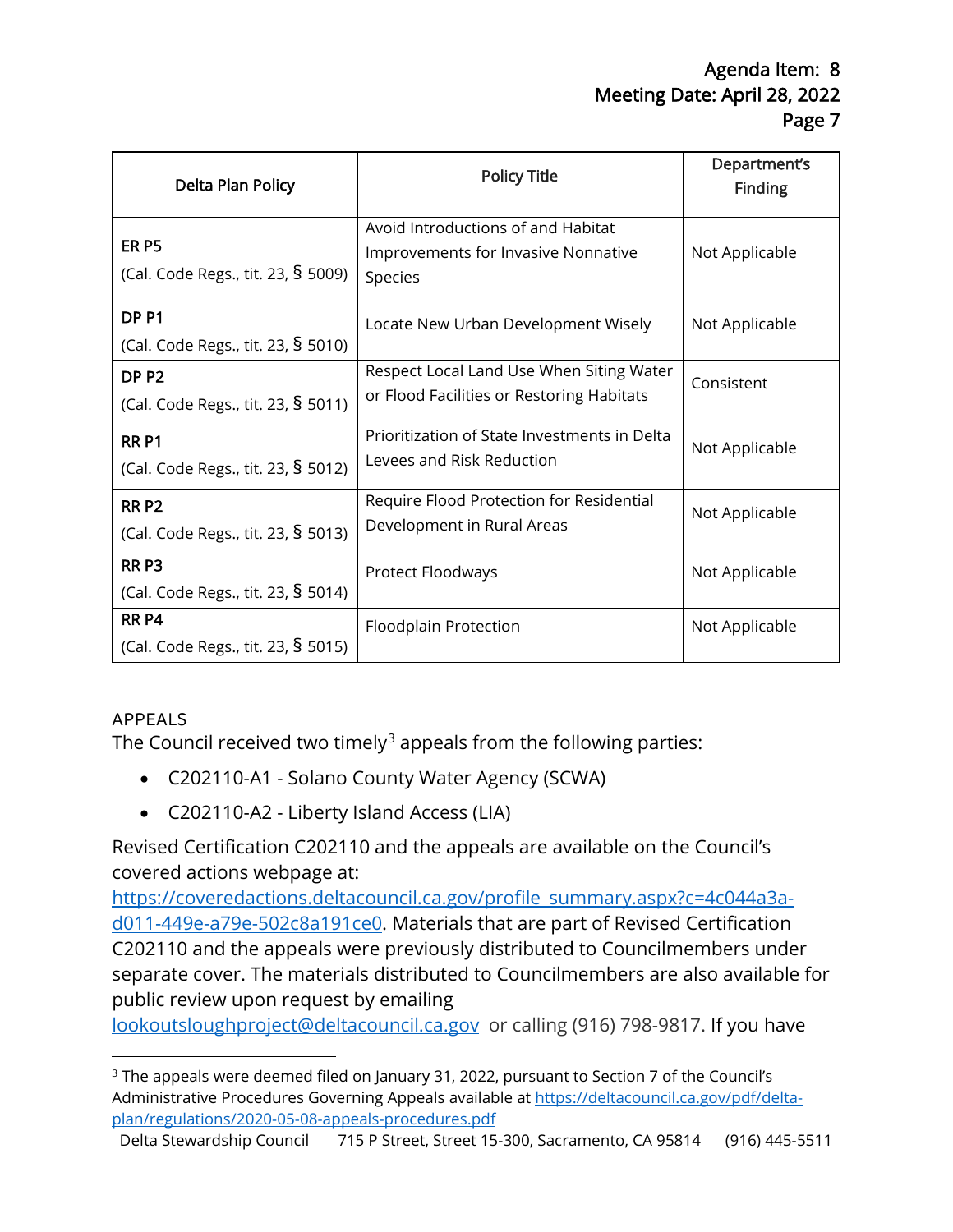any questions about these materials and what the councilmembers received, please contact [engage@deltacouncil.ca.gov.](mailto:engage@deltacouncil.ca.gov)

 as individual Delta Plan policy challenges (i.e., as if a total of four, rather than three, Table 2 identifies the Delta Plan policies substantively appealed by the Appellants. For clarity of analysis, the challenges under the four G P1 subdivisions are treated Delta Plan policies are implicated).

| <b>Appealed Policies</b>                                                                                                                 | LIA | <b>SCWA</b> |
|------------------------------------------------------------------------------------------------------------------------------------------|-----|-------------|
| G P(1)(b)(2) (Cal. Code Regs., tit. 23, § 5002, subdiv. (b)(2))<br><b>Mitigation Measures</b>                                            | Χ   | Χ           |
| G P1(b)(4) (Cal. Code Regs., tit. 23, § 5002, subdiv. (b)(4))<br>Adaptive Management                                                     |     | Χ           |
| ER P5 (Cal. Code Regs., tit. 23, § 5009)<br>Avoid Introductions of and Habitat for Invasive Nonnative Species                            |     | Χ           |
| DP P2 (Cal. Code Regs., tit. 23, § 5011)<br>Respect Local Land Use When Siting Water or Flood Facilities or<br><b>Restoring Habitats</b> | Χ   | Χ           |

#### TABLE 2: APPELLANTS AND DELTA PLAN POLICIES APPEALED

 parties, and the appeals were deemed filed on March 24, 2021. These appeals challenge Revised Certification C202110 that the Department has submitted for the Lookout Slough Project to address the Council's findings on remanded issues in the Council's July 16, 2021, Determination Regarding Appeals of the Certification of Consistency by the California Department of Water Resources for the Lookout Slough Tidal Habitat Restoration and Flood Improvement Project for Certification Number C20215 (July 2021 Determination). The Department previously submitted Certification Number C20215 (Certification C20215) for this covered action on February 2, 2021. Certification C20215 was appealed by four

 failed to show that Certification C20215, in part, was not supported by substantial determination for Certification C20215; and 2) Appellant LIA showed that Certification C20215, in part, was not supported by substantial evidence in the The Council considered issues raised in the appeals and found that: appellants evidence in the record to support the Department's finding that: 1) the Lookout Slough Project was consistent with the Delta Plan on select issues identified in the record to support the Department's finding that the Lookout Slough Project was consistent with the Delta Plan on issues identified for remand related to Delta Plan Policies G P1(b)(3) (Cal. Code Regs., tit. 23, § 5002, subd. (b)(3)) and DP P2 (Cal. Code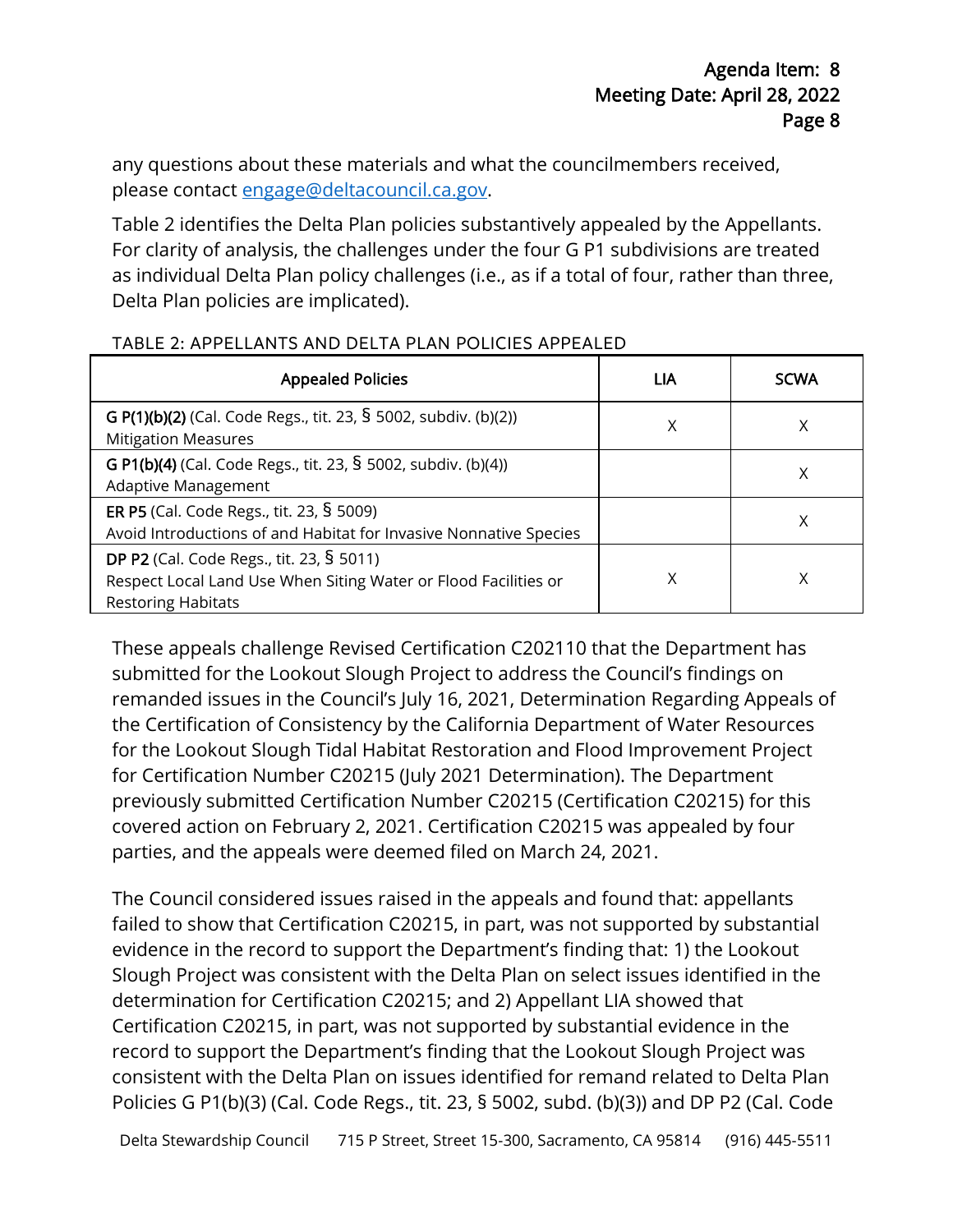Regs., tit. 23, § 5011). The Council remanded the matter to the Department for reconsideration on the specific issues identified for remand in Section G of that Determination, pursuant to Water Code section [85225.25](https://85225.25). (See Council's July 16, 2021 determination [\(July 2021 Determination\)](https://coveredactions.deltacouncil.ca.gov/services/download.ashx?u=733d4675-89d1-499c-a3ad-450cd72d5526)). These issues are addressed in the Revised Certification C202110.

 Revised Certification C202110 states that "the Project has not changed in design, nor has any element of the Project changed" (Revised [Certification C202110](https://coveredactions.deltacouncil.ca.gov/services/download.ashx?u=a42de348-a08f-4e1a-b379-6798890133c6)  [Attachment 1,](https://coveredactions.deltacouncil.ca.gov/services/download.ashx?u=a42de348-a08f-4e1a-b379-6798890133c6) p. 1). The record for the Revised Certification C202110 incorporates the record for Certification C20215 and also contains additional information [\(Department Record, Revised Certification C202110,](https://deltacouncil.app.box.com/s/ef2of4n4uo7xda2xmpb29xrlkix5qzrw) February 10, 2022; [Department](https://coveredactions.deltacouncil.ca.gov/services/download.ashx?u=400b5505-6789-4f70-b23e-044014e04fdb)  [Certification of Record,](https://coveredactions.deltacouncil.ca.gov/services/download.ashx?u=400b5505-6789-4f70-b23e-044014e04fdb) February 10, 2022).

#### Standard of Review

In a covered action appeal, the question before the Council is whether an appellant has shown that the certification of consistency is not supported by substantial evidence in the record. (Water Code section [85225.25](https://85225.25).)

though other conclusions may also be reached. In the Proposed Determination, substantial evidence means evidence that is reasonable in nature, credible, and of solid value. It includes facts, reasonable assumptions predicated upon facts, and expert opinion supported by facts. Speculation or conjecture alone is not substantial evidence. The Council must decide whether there is enough relevant information and reasonable inferences so that a fair argument can be made to support the Department's conclusions, even

The entire record is reviewed, including evidence detracting from the decision. interpretation of the Delta Plan and documents incorporated therein. The Council, ultimately arrive at an independent determination reflecting its expertise. The Council reviews a certification of consistency to determine whether it is supported by the administrative record, rather than simply reviewing it for error. However, the Council does not substitute its own findings or inferences for the Department's. In some instances, evaluating the Revised Certification requires as drafter and administrator of the Delta Plan, interprets the Delta Plan pursuant to its expertise. The Council will consider interpretations that the parties offer but will

In arguing that certain Revised Certification findings are not based upon substantial evidence, the Appellant carries the burden of demonstrating that the administrative record does not contain sufficient evidence to support the Department's findings. Thus, if an appellant fails to set forth specific facts showing that a finding is not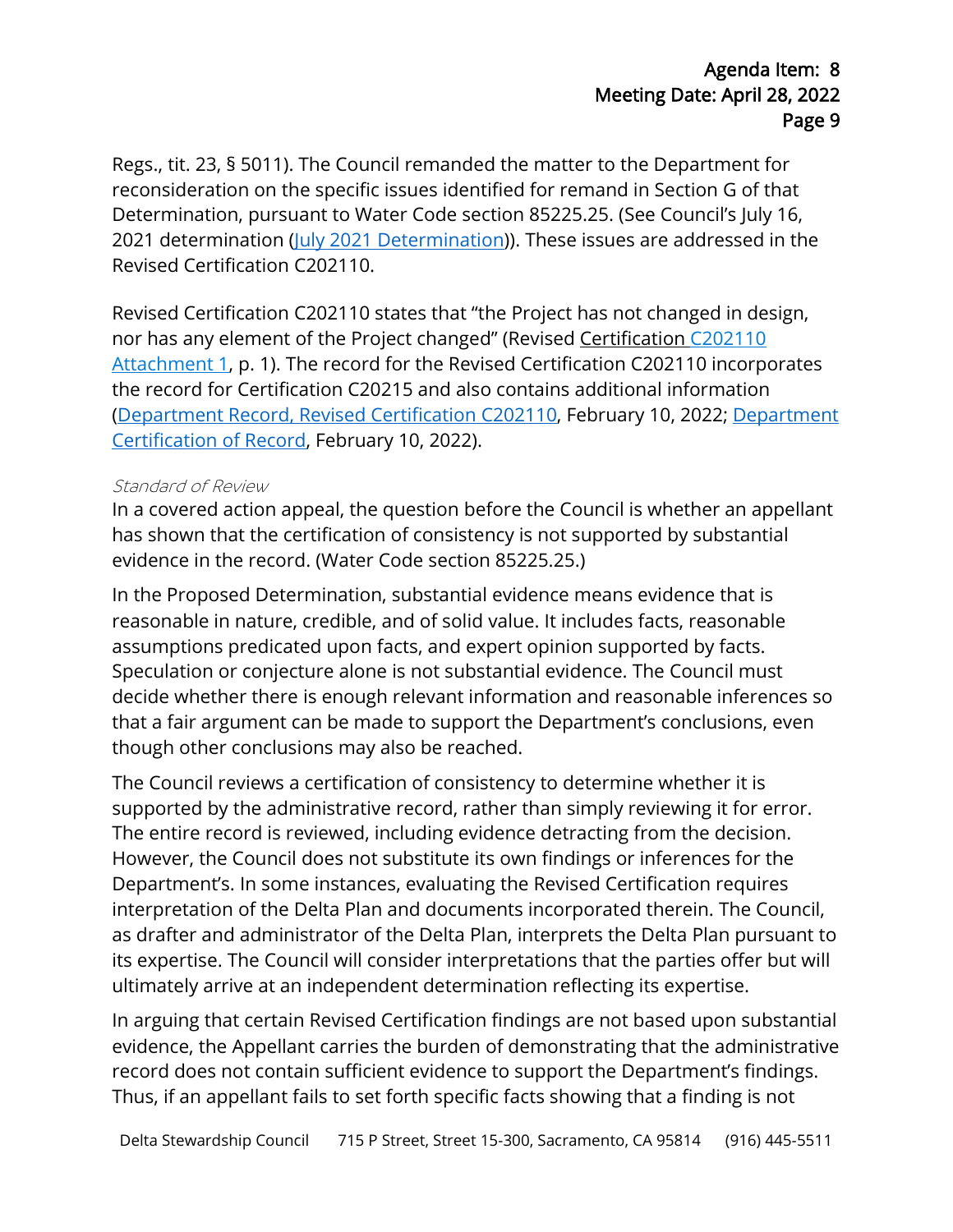supported by substantial evidence in the record, its claim must be dismissed. (Appeals Procedures, sections 6 (e), 6(f), and 15). The Council is not required to search the record to ascertain whether it contains support for the Appellant's contentions.

The scope of the Council's review of consistency is limited to the regulatory policies identified in the Delta Plan. The Council's authority related to covered actions does not extend to Delta Plan narrative, recommendations, or performance measures, as none of these has a regulatory effect.

 time requested; or 2) the issue raised is not within the Council's jurisdiction or fails to raise an appealable issue. (Water Code sections [85225.10](https://85225.10) and [85225.20;](https://85225.20) Appeals The Council, or the Executive Officer, may dismiss issues if: 1) the appellant has failed to provide information in the appellant's possession or control within the Procedures section 15(c).)

#### Record

 available on the Council's website at the following link, where the record has been The Department certified the record for these proceedings as full and complete on February 10, 2022. (Appeals Procedures section 4(b).) The record consists of documents that were before the Department when it made its Certification. The documents provided in the Department's record are identified in a record index available to the public since submission:

## [https://coveredactions.deltacouncil.ca.gov/services/download.ashx?u=f1662db1-](https://coveredactions.deltacouncil.ca.gov/services/download.ashx?u=f1662db1-642c-44f1-a007-01ffbba0929a) [642c-44f1-a007-01ffbba0929a](https://coveredactions.deltacouncil.ca.gov/services/download.ashx?u=f1662db1-642c-44f1-a007-01ffbba0929a)

 an appeal within a reasonable period, and may dismiss an appeal for failure of an The Council may request additional information from an appellant necessary to clarify, amplify, correct, or otherwise supplement the information submitted with appellant to provide information requested by the Council within the period provided, if the information requested is in the possession or under the control of the appellant. (Water Code section 85225.10(b-c).) Under the Appeals Procedures, the Council or Executive Officer may supplement the record submitted by the Department if either determines that the additional information was part of the record before the Department, but was not included in the Department's record. (Appeals Procedures section 10.) The Council may also take official notice of any generally accepted technical or scientific matter within the Council's jurisdiction, and of any fact that may be judicially noticed by California courts. (Appeals Procedures section 29.)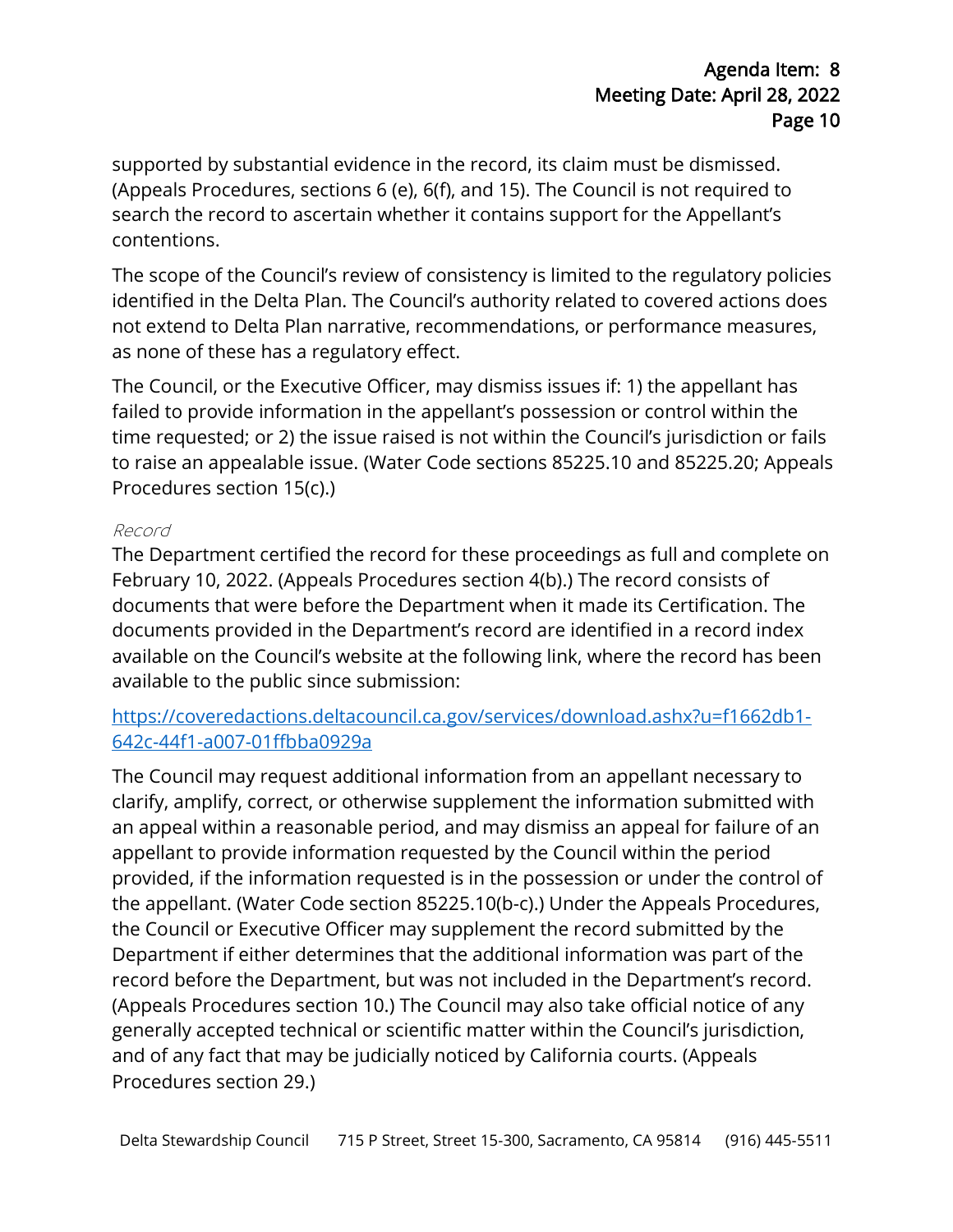admission are listed in Exhibits A through C to the Proposed Determination. Section 29 is listed in Exhibit B to the Proposed Determination, and information not The Council has evaluated whether to admit additional information to the record pursuant to Appeals Procedures, section 10 and/or section 29. Information considered for admission to the record and the recommendations regarding Information recommended for admission under Section 10 is listed in Exhibit A to the Proposed Determination, information recommended for admission under recommended for admission is listed in Exhibit C to the Proposed Determination. Not all information considered for admission and listed in the Exhibits was relied upon in the Proposed Determination.

### MARCH 24, 2022 HEARING

 are available on the Council's website at: The Council must hold a hearing on an appeal within 60 days of the date of the filing of the appeal. (Water Code section [85225.20.](https://85225.20)) On February 17, 2022, the Council issued a Notice of Public Hearing for March 24, 2022, to be held virtually, and requesting written responses to address certain questions identified by staff in its initial review of the appeals, in preparation for the hearing. The Department and Appellants provided written responses, and the Council received numerous comment letters in advance of and following the hearing, both in favor of and in opposition to the Covered Action. These written responses and comment letters

[https://coveredactions.deltacouncil.ca.gov/profile\\_summary.aspx?c=4c044a3a](https://coveredactions.deltacouncil.ca.gov/profile_summary.aspx?c=4c044a3a-d011-449e-a79e-502c8a191ce0)[d011-449e-a79e-502c8a191ce0.](https://coveredactions.deltacouncil.ca.gov/profile_summary.aspx?c=4c044a3a-d011-449e-a79e-502c8a191ce0)

 [d011-449e-a79e-502c8a191ce0.](https://coveredactions.deltacouncil.ca.gov/profile_summary.aspx?c=4c044a3a-d011-449e-a79e-502c8a191ce0) Video of the hearing is available at: [https://cal-](https://cal-span.org/static/meetings-DSC.php)At the hearing, Appellants and the Department made presentations to the Council, and members of the public provided statements regarding the Revised Certification and appeals. Transcripts of the hearing are available on the Council's website at [https://coveredactions.deltacouncil.ca.gov/profile\\_summary.aspx?c=4c044a3a](https://coveredactions.deltacouncil.ca.gov/profile_summary.aspx?c=4c044a3a-d011-449e-a79e-502c8a191ce0)[span.org/static/meetings-DSC.php.](https://cal-span.org/static/meetings-DSC.php)

### PREVIOUS DISMISSAL OF NONAPPEALABLE ISSUES

 Appeal of the Certification of Consistency by the California Department of Water denied the issues in its July 2021 Determination on appeals of Certification C20215, Upon conclusion of the March 24, 2022, hearing, the Council dismissed the following appeal issues, summarized below and set forth in *Dismissal of Issues on* Resources for the Lookout Slough Tidal Habitat Restoration and Flood Improvement Project (Revised Certification Number C202110) (included as Section H of the Proposed Determination, Attachment 3) because the Council previously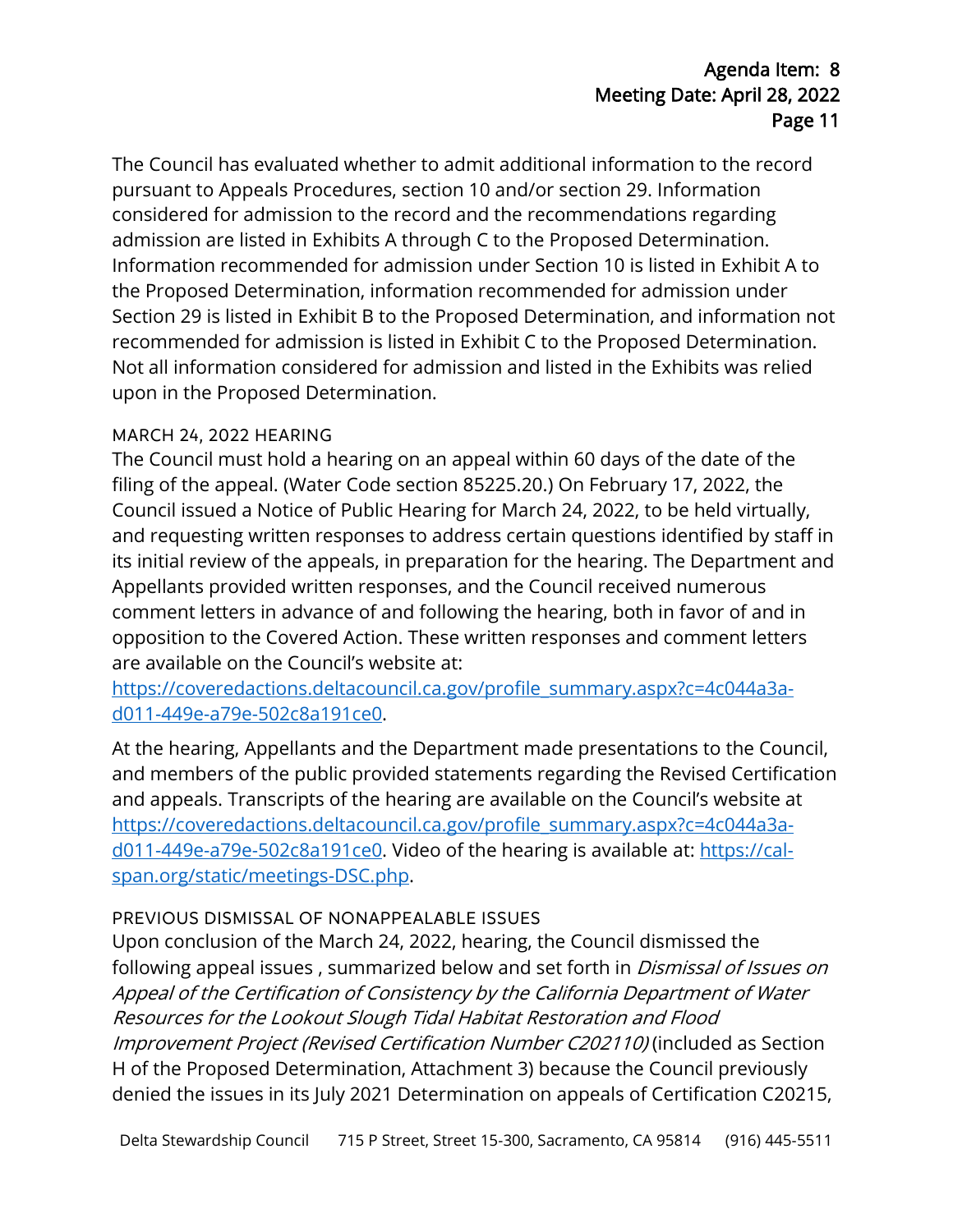and there have been no changes to the scope of the Lookout Slough Project described in Revised Certification C202110. (Wat. Code § [85225.20](https://85225.20), Administrative Procedures Governing Appeals §§ 9 and 13(b)):

- [G P1\(b\)\(2\)/Cal. Code Regs., tit. 23, § 5002, subd. \(b\)\(2\)](https://govt.westlaw.com/calregs/Document/I7B187DE2730446A492AFBE884DD2703C?viewType=FullText&originationContext=documenttoc&transitionType=CategoryPageItem&contextData=(sc.Default))  Mitigation Measures:
	- o Issues appealed by LIA related to recreation and offsite mitigation (Delta Plan Mitigation Measures 18-1 and 18-2).
	- and invasive species. o Issues appealed by SCWA related to Delta Plan Mitigation Measure 4-1
- $\cdot$  [G P1\(b\)\(4\)/Cal. Code Regs., tit. 23, § 5002, subd. \(b\)\(4\)](https://govt.westlaw.com/calregs/Document/I7B187DE2730446A492AFBE884DD2703C?viewType=FullText&originationContext=documenttoc&transitionType=CategoryPageItem&contextData=(sc.Default))  Adaptive Management:
	- o Issues appealed by SCWA related to adaptive management, including documentation of adequate resources and clearly delineated authority.
- [ER P5 / Cal. Code Regs., tit. 23, § 5009](https://govt.westlaw.com/calregs/Document/I21C796D007AA11E39A73EBDA152904D8?viewType=FullText&originationContext=documenttoc&transitionType=CategoryPageItem&contextData=(sc.Default))  Avoid Introductions of and Habitat for Invasive Nonnative Species
	- o Issues appealed by SCWA related to introductions of and habitat for invasive nonnative species, including specificity of the agency or entity that would manage invasive species issues.
- Water or Flood Facilities or Restoring Habitats • [DP P2 / Cal. Code Regs., tit. 23, § 5011](https://govt.westlaw.com/calregs/Document/I2228547007AA11E39A73EBDA152904D8?viewType=FullText&originationContext=documenttoc&transitionType=CategoryPageItem&contextData=(sc.Default)) - Respect Local Land Use When Siting
	- o Issues appealed by SCWA related to potential impacts to existing uses, including municipal water intakes and local land use.

The Council also directed staff to prepare draft findings regarding non-dismissed issues in LIA's appeal of DP P2 for the Council's consideration within 60 days of the hearing as required by Water Code section [85225.20](https://85225.20).

# STAFF DRAFT DETERMINATION

 April 14, 2022, requesting written comments by 5:00pm on April 19, 2022, in order The Council released a Staff Draft Determination for public review and comment on to be considered for revisions to the Proposed Determination. Written comments submitted on the Staff Draft Determination are available on the Council's website at: [https://coveredactions.deltacouncil.ca.gov/profile\\_summary.aspx?c=4c044a3a](https://coveredactions.deltacouncil.ca.gov/profile_summary.aspx?c=4c044a3a-d011-449e-a79e-502c8a191ce0)[d011-449e-a79e-502c8a191ce0](https://coveredactions.deltacouncil.ca.gov/profile_summary.aspx?c=4c044a3a-d011-449e-a79e-502c8a191ce0) 

 for today's agenda item regarding the proposed Determination. A notice with a On April 14, 2022, the Council issued a Notice of Public Meeting Regarding Appeals detailed agenda of Council meeting, including this agenda item, pursuant to Bagley-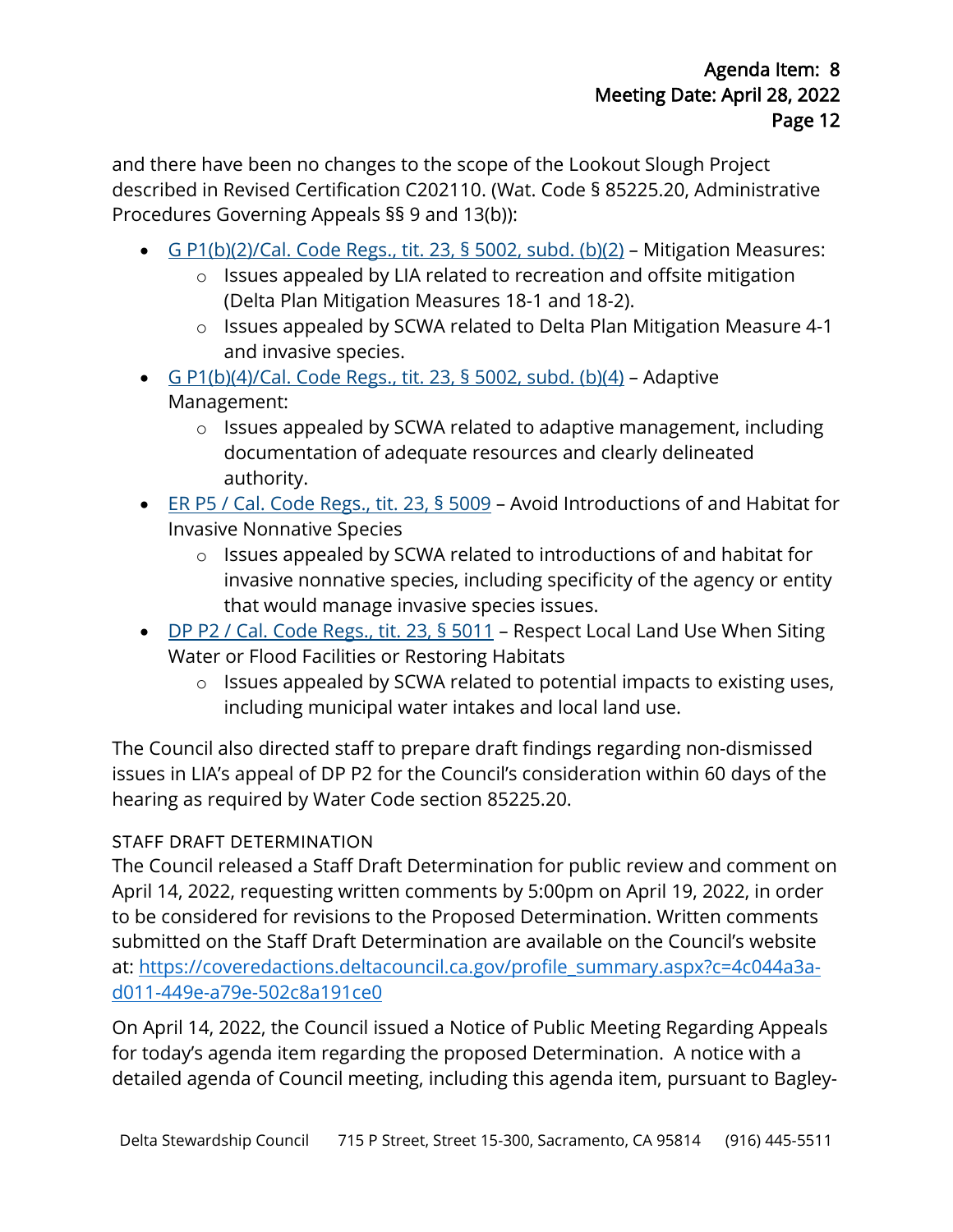Keene Act requirements was issued on April 18, 2022. The Proposed Determination (Attachment 3) was released on April 2226, 2022.

 Draft Determination in response to comments from the parties and the public Attachment 4). (Attachment 4.) The Proposed Determination (Attachment 3) incorporates revisions to the Staff received by April 4925, 2022 (the revisions are tracked as redline changes in

## SUMMARY OF ISSUES AND RECOMMENDED FINDINGS IN THE PROPOSED DETERMINATION

The recommended findings in the Proposed Determination for the Delta Plan policies implicated by the appeals are summarized as follows:

 1. The following issues were dismissed as not appealable at the conclusion of Determination (they are part of the Proposed Determination for ease of reference the March 24, 2022 hearing, as set forth in Section H of the Proposed and are not subject to renewed deliberation):

- [G P1\(b\)\(2\) / Cal. Code Regs., tit. 23, § 5002, subd. \(b\)\(2\)](https://govt.westlaw.com/calregs/Document/I7B187DE2730446A492AFBE884DD2703C?viewType=FullText&originationContext=documenttoc&transitionType=CategoryPageItem&contextData=(sc.Default))  Mitigation Measures:
	- o Issues appealed by LIA related to recreation and offsite mitigation (Delta Plan Mitigation Measures 18-1 and 18-2).
	- o Issues appealed by SCWA related to Delta Plan Mitigation Measure 4-1 and invasive species.
- G  $P1(b)(4)$  / Cal. Code Regs., tit. 23, § 5002, subd. (b)(4) Adaptive Management:
	- o Issues appealed by SCWA related to adaptive management, including documentation of adequate resources and clearly delineated authority.
- [ER P5 / Cal. Code Regs., tit. 23, § 5009](https://govt.westlaw.com/calregs/Document/I21C796D007AA11E39A73EBDA152904D8?viewType=FullText&originationContext=documenttoc&transitionType=CategoryPageItem&contextData=(sc.Default))  Avoid Introductions of and Habitat for Invasive Nonnative Species
	- o Issues appealed by SCWA related to introductions of and habitat for invasive nonnative species, including specificity of the agency or entity that would manage invasive species issues.
- [DP P2 / Cal. Code Regs., tit. 23, § 5011](https://govt.westlaw.com/calregs/Document/I2228547007AA11E39A73EBDA152904D8?viewType=FullText&originationContext=documenttoc&transitionType=CategoryPageItem&contextData=(sc.Default))  Respect Local Land Use When Siting Water or Flood Facilities or Restoring Habitats
	- o Issues appealed by SCWA related to potential impacts to existing uses, including municipal water intakes and local land use.

the Council on March 24, 2022, the following issues are *dismissed* because LIA does 2. In addition to the issues appealed by SCWA and LIA that were dismissed by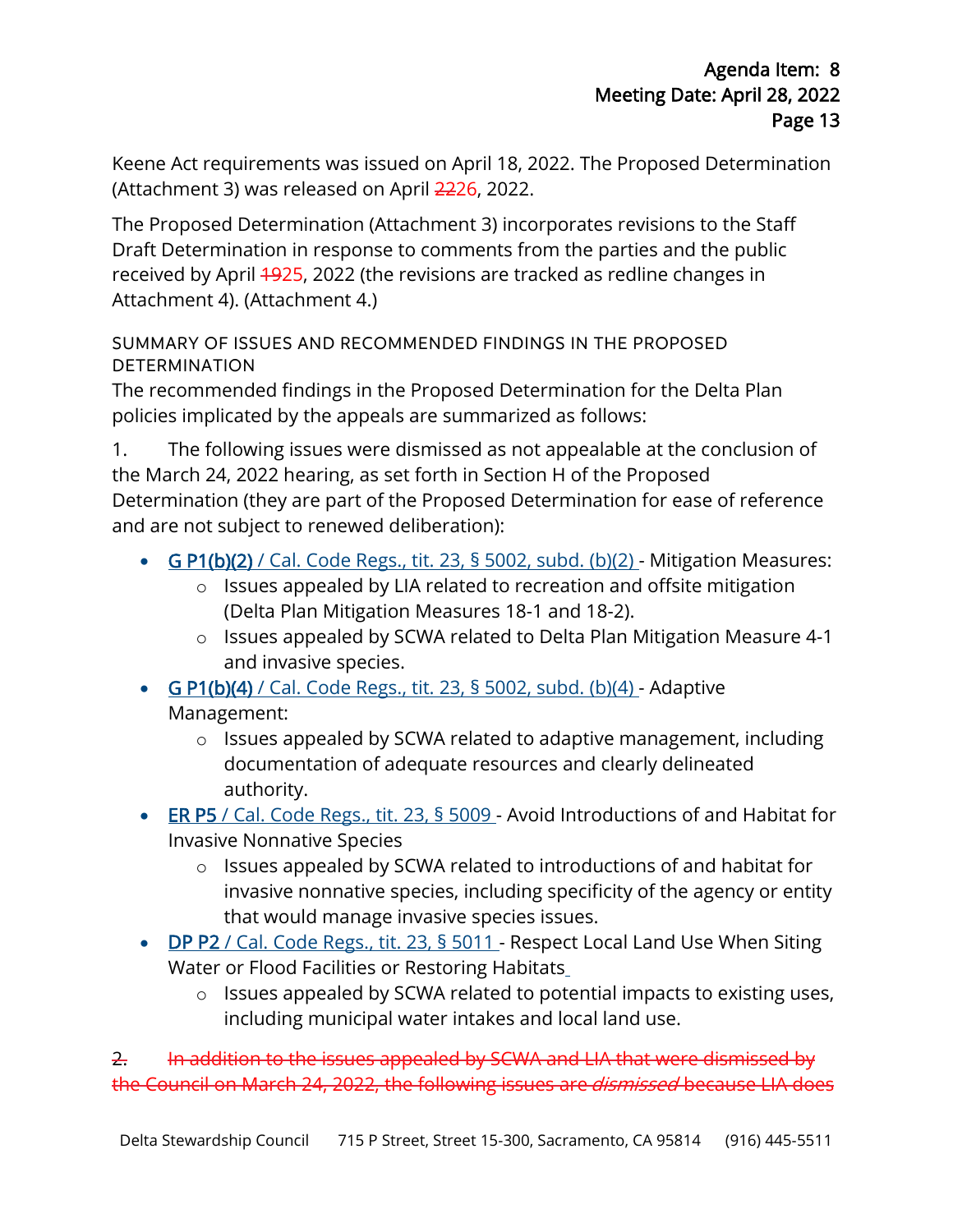not raise an appealable issue or failed to provide the required specificity, as set forth in Section E of the Proposed Determination:

• [DP P2 / Cal. Code Regs., tit. 23, § 5011](https://govt.westlaw.com/calregs/Document/I2228547007AA11E39A73EBDA152904D8?viewType=FullText&originationContext=documenttoc&transitionType=CategoryPageItem&contextData=(sc.Default)) – Respect Local Land Use When Siting Water or Flood Facilities or Restoring Habitats

o Issues appealed by LIA related to the range of design options evaluated for feasibility.

<del>3.</del> The appeals on the following issues are*denied* because LIA failed to show that there is not substantial evidence in the record to support the Department's Certification of Consistency, as set forth in Section F of the Proposed Determination:

- DP P2 / Cal. Code Regs., tit. 23, § 5011 Respect Local Land Use When Siting [Water or Flood Facilities or Restoring H](https://govt.westlaw.com/calregs/Document/I2228547007AA11E39A73EBDA152904D8?viewType=FullText&originationContext=documenttoc&transitionType=CategoryPageItem&contextData=(sc.Default))abitats
	- o Issues appealed by LIA related to the range of design options evaluated for feasibility.
	- o Issues appealed by LIA related to changes to the Project since Certification C20215.
	- o Issues related to conflicting evidence cited by LIA and the substantial evidence standard of review.
	- Liberty Island Road, the Shag Slough Bridge, and LIER. o Issues appealed by LIA related to the existence of recreation use of
	- o Issues appealed by LIA related to the siting of the Lookout Slough Project and conflicts with existing recreational uses.
	- o Issues appealed by LIA related to whether the Lookout Slough Project was sited to reduce conflicts with existing recreational uses where feasible.
	- o Issues appealed by LIA related to whether there is a lack of substantial evidence in the Record to support the Department's findings regarding the feasibility of additional proposals to reduce recreational conflicts.

## STAFF RECOMMENDATION

Consider Approval of Resolution # 2022-03 and Adoption of Proposed Determination

Having completed the process required by Water Code section 85225 et seq. for the appeals of Revised Certification C202110, the Council is required to make specific written findings on the appeals pursuant to Water Code section [85225.25](https://85225.25). In making the required findings, the Council may consider adopting the Proposed Determination for the Lookout Slough Project.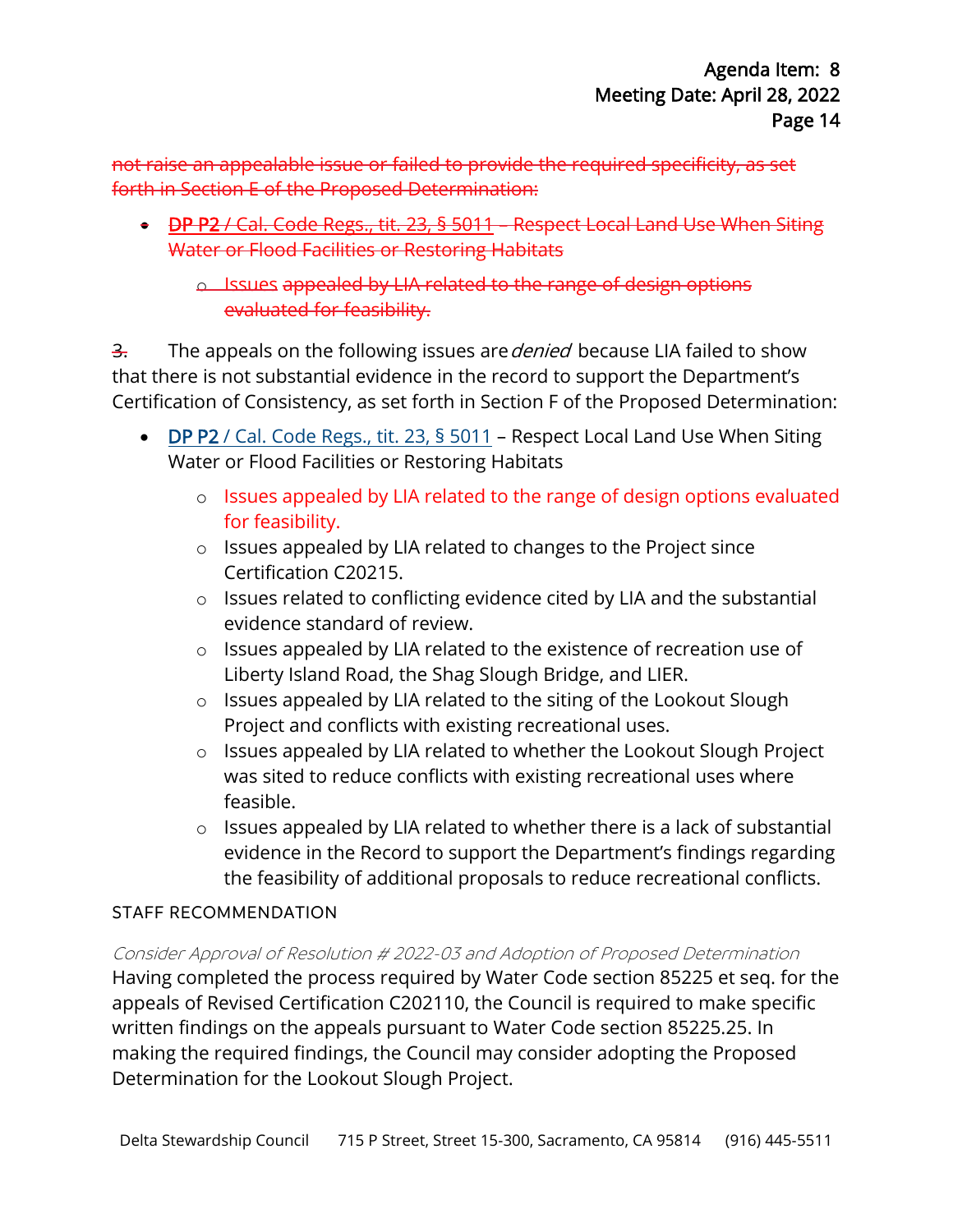proceedings. The Council may make the findings required by Section [85225.25](https://85225.25) by Staff recommends that the Council approve Resolution # 2022-03 (Attachment 2), adopting the Proposed Determination (Attachment 3) and the findings contained therein regarding appeals of the Department's Revised Certification of Consistency for the Lookout Slough Project (Revised Certification C202110), inclusive of any modifications directed by the Council that may be read into the record of today's taking action to approve the Resolution adopting the Proposed Determination as presented or as modified by the Council following the hearing, or by not approving the Resolution adopting the Proposed Determination and making separate findings.

As summarized above, and set forth in the Proposed Determination, staff recommends that, pursuant to Water Code secti[on 85225.25,](https://85225.25) the Council approve Resolution # 2022-03 to adopt the Proposed Determination and the findings contained therein, dismissing the appeals on the issues recommended for dismissal as set forth in the Proposed Determination and denying the appeals on the issues recommended for denial as set forth in the Proposed Determination.

FISCAL INFORMATION Not applicable.

LIST OF ATTACHMENTS Attachment 1: Covered Action Maps

 Appeal of the Revised Certification of Consistency C202110 for the Lookout Slough Attachment 2: Resolution # 2022-03: Delta Stewardship Council Findings on the Tidal Habitat Restoration and Flood Improvement Project

 Attachment 3: Proposed Determination Regarding Appeals of the Revised Certification of Consistency Number C202110 of the California Department of Water Resources for the Lookout Slough Tidal Habitat Restoration and Flood Improvement Project

(Revised Certification Number C202110)

 Attachment 4: Redline Changes to the Staff Draft Determination on the Appeals of for the Lookout Slough Tidal Habitat Restoration and Flood Improvement Project the Certification of Consistency by the California Department of Water Resources (Revised Certification Number C202110) (Note: Attachment 4 will be available prior to the April 28 Council Meeting.)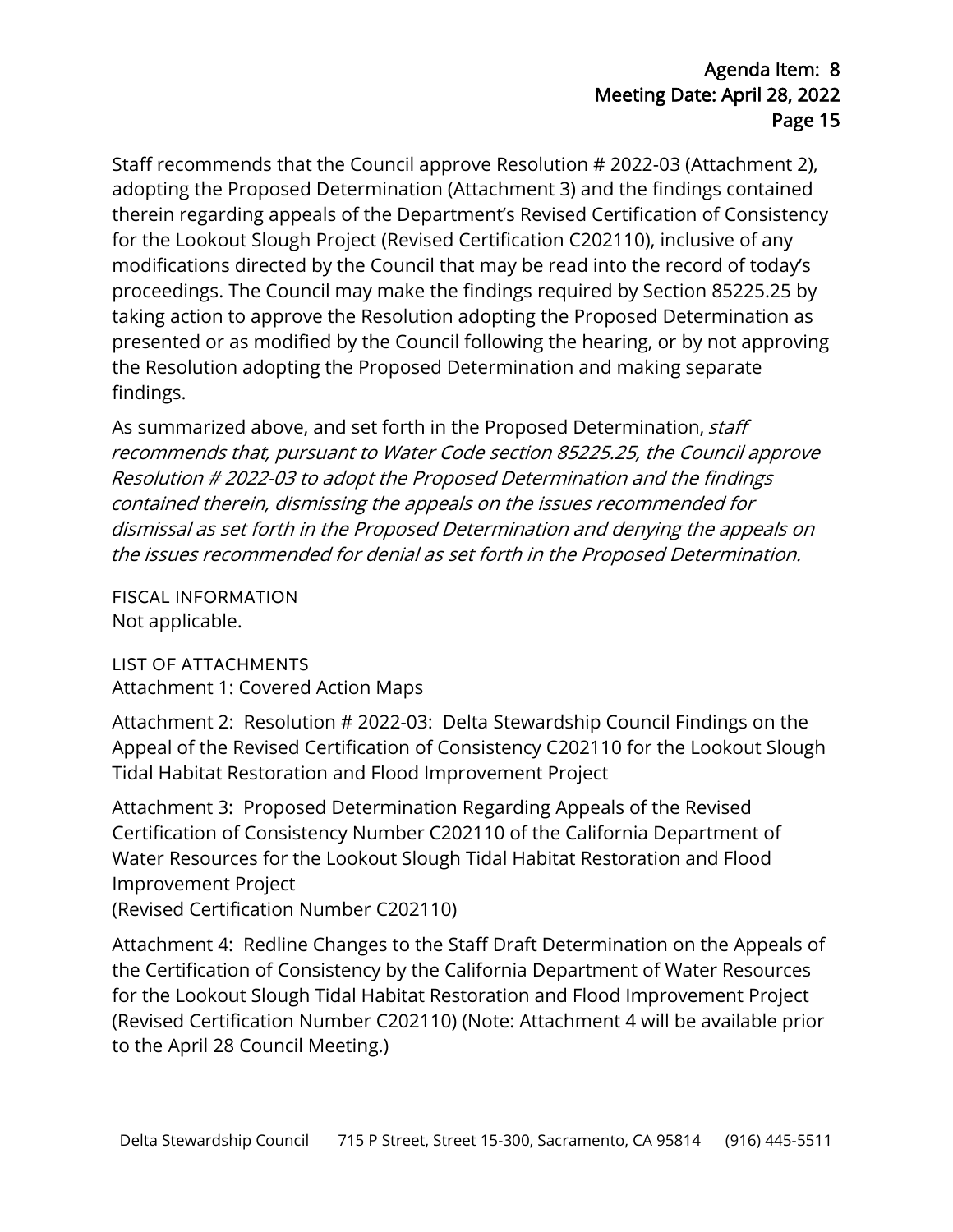CONTACT

Jeff Henderson, AICP [Deputy Executive Officer](mailto:lookoutsloughproject@deltacouncil.ca.gov) 

Daniel Constable Environmental Program Manager

lookoutsloughproject@deltacouncil.ca.gov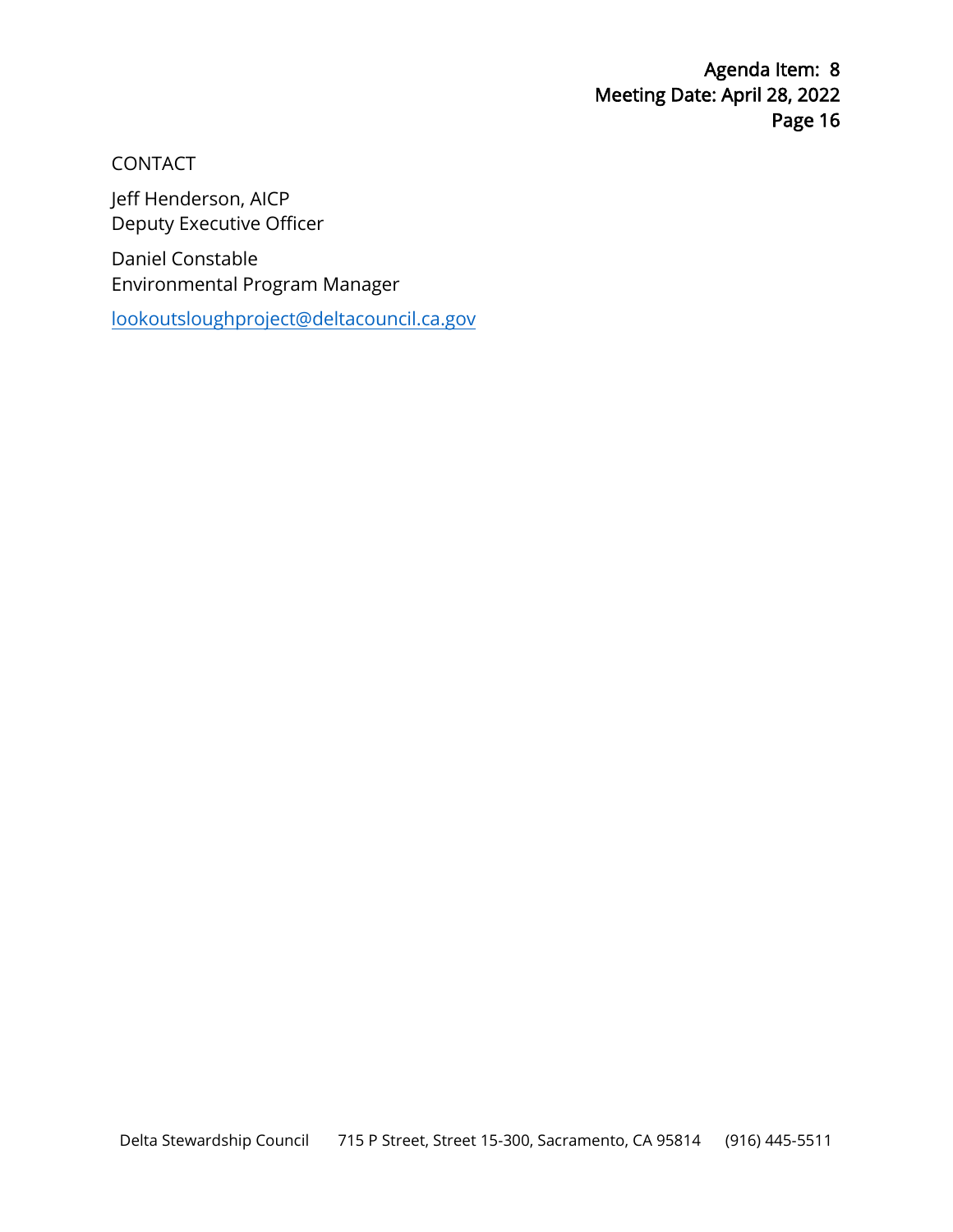### ATTACHMENT 1: COVERED ACTION MAPS



Figure 1. Location [\(Draft EIR, Certification Record LOS.4.00001,](https://coveredactions.deltacouncil.ca.gov/services/download.ashx?u=ea88d3d9-bf11-4036-b046-0d3cf3a37be4) p. III-4)

Delta Stewardship Council 715 P Street, Street 15-300, Sacramento, CA 95814 (916) 445 -5511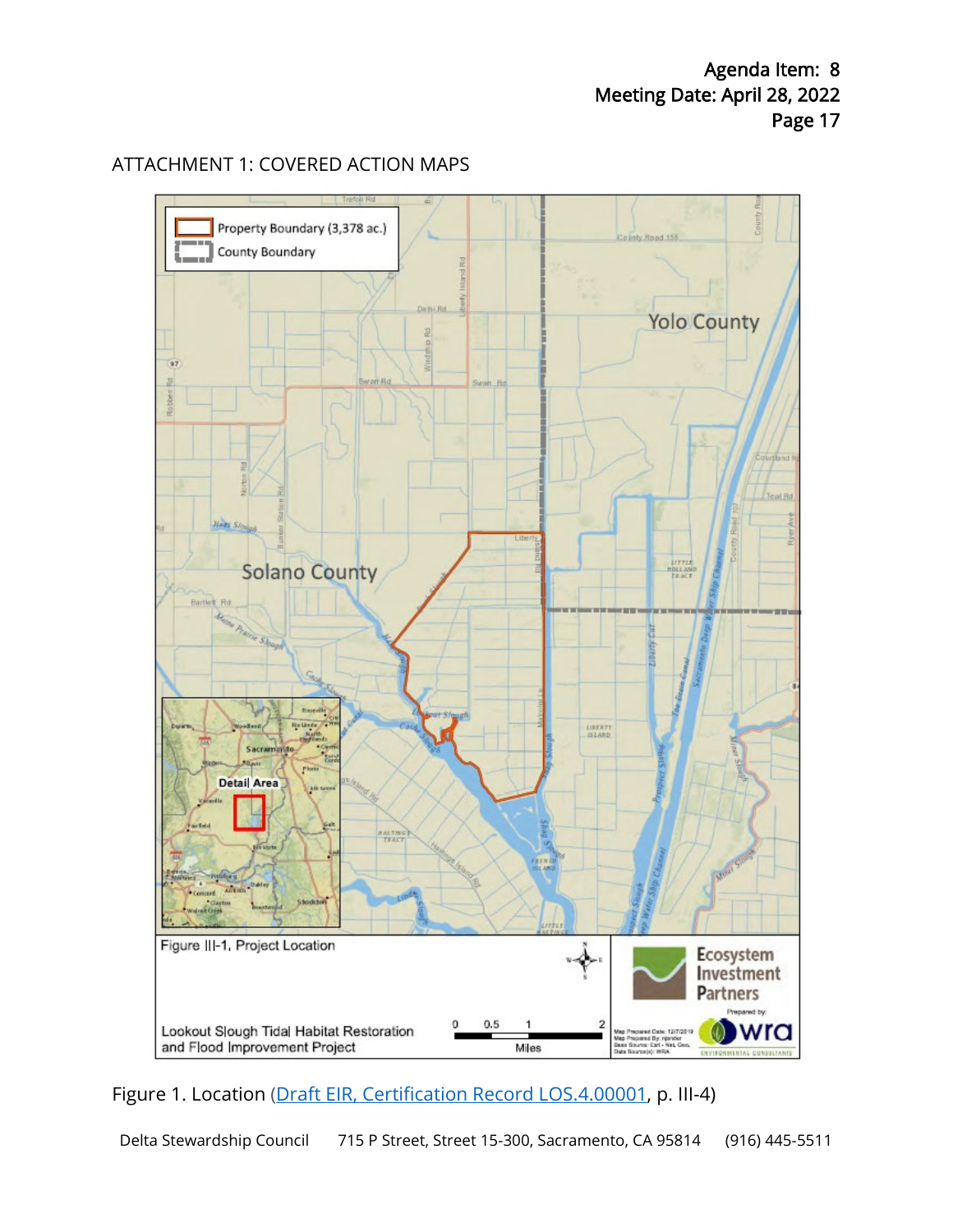

Figure 2. Site Aerial with Property Boundaries (Draft EIR, Certification Record [LOS.4.00001,](https://coveredactions.deltacouncil.ca.gov/services/download.ashx?u=ea88d3d9-bf11-4036-b046-0d3cf3a37be4) p. III-9)

Delta Stewardship Council 715 P Street, Street 15-300, Sacramento, CA 95814 (916) 445-5511